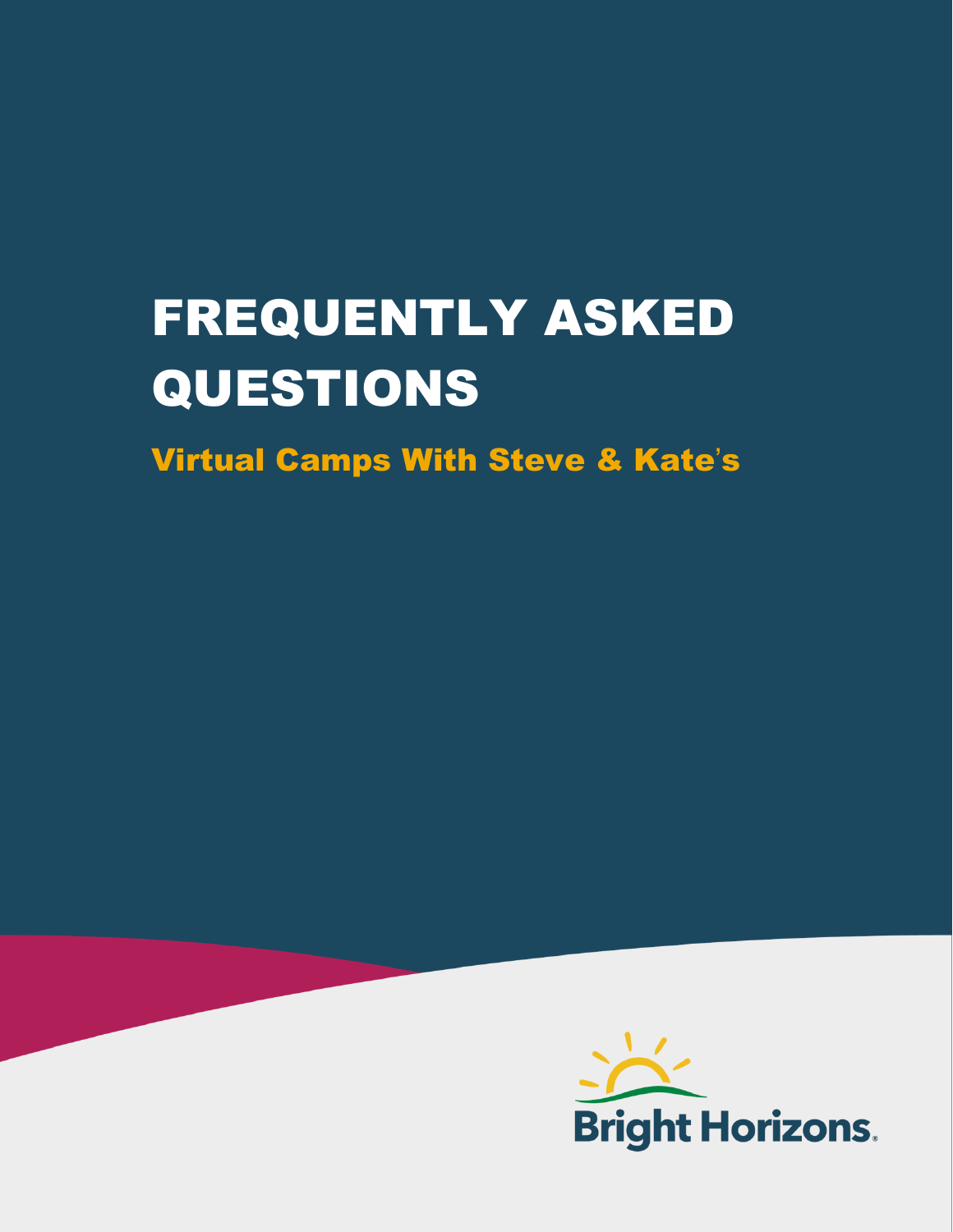## FAQs: Overview

#### Virtual Camps With Steve & Kate's

Your employer has partnered with **Bright Horizons®** to help you better manage your many work, family, and personal responsibilities.

As part of your *Bright Horizons Back-Up Care™* benefit, you have the option to use your back-up care benefit for virtual camps through Steve & Kate's.

**Benefit Details**

**Register and Access Virtual Camps by Visiting: https://clients.brighthorizons.com/UCI If Prompted: Employer Username:** UCI | **Password:** care4you **Download the App:** Search "back-up care" in the [App Store](https://itunes.apple.com/us/app/back-up-care/id947422033?mt=8) or [Google Play](https://play.google.com/store/apps/details?id=com.brighthorizons.backupcare&hl=en_US)

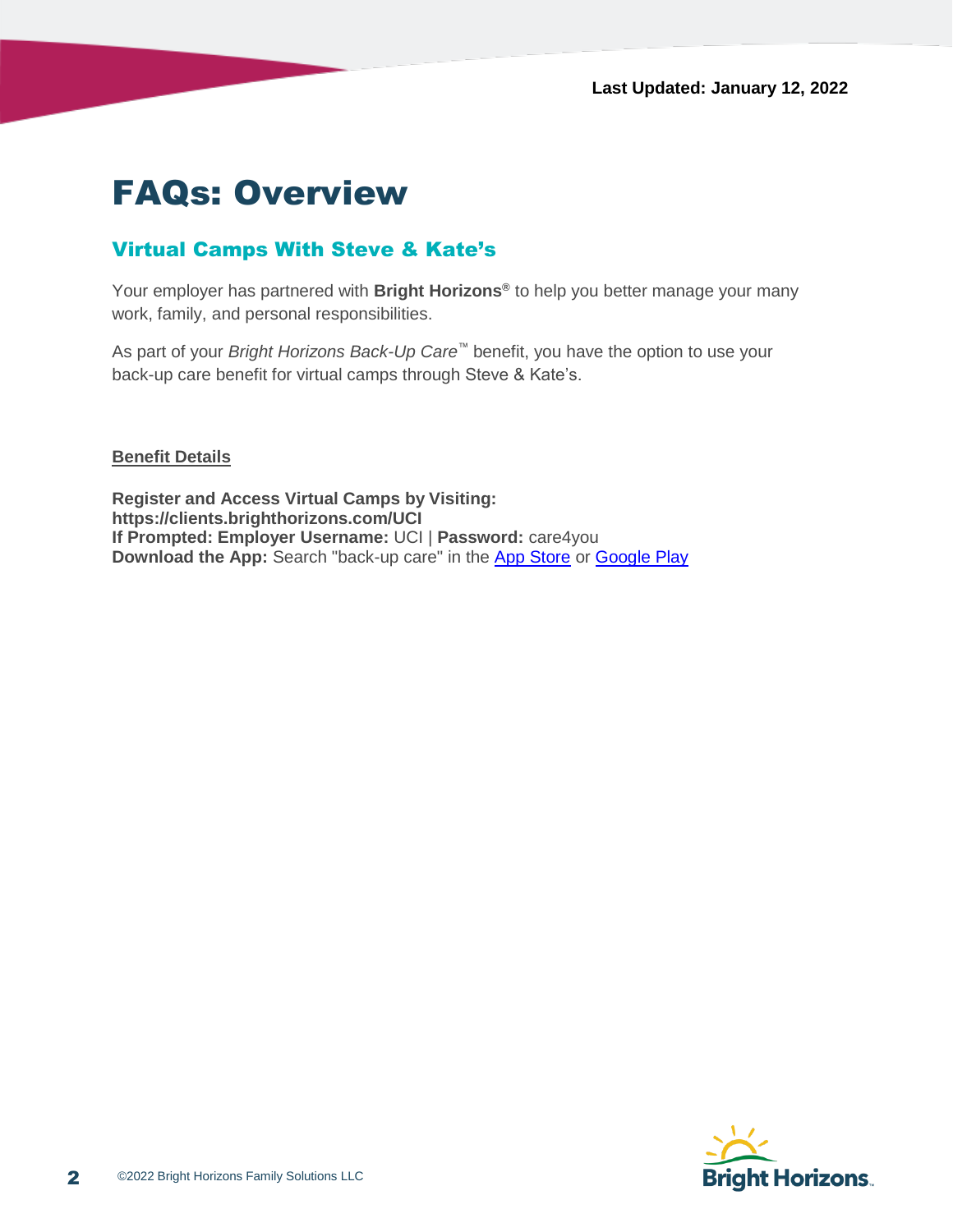# Virtual Camps With Steve & Kate's

#### Who is Steve & Kate's?

Steve & Kate's is a premium provider of in-person and now virtual camp programs. Bright Horizons has partnered with Steve & Kate's to provide fun, quality in-person camp options through Bright Horizons Back-Up Care since 2016.

Steve & Kate's has been in business for more than forty years and believes in providing children the opportunity to choose their activities with a variety of options to participate in. Their philosophy is to create a community where kids can be themselves.

#### When are virtual camps available?

Virtual camp programs with Steve & Kate's are available from 9:00 a.m. ET through 8:00 p.m. ET every weekday (excluding major holidays).

#### What age ranges can participate in the virtual camps?

Virtual camp options are available for children ages 3-12.

#### What types of virtual camps are available?

Steve & Kate's has gathered a wide range of award-winning online classes and clubs in one easyto-use platform. Activities include crafts, Roblox, fitness, Minecraft, digital art, space exploration, mathletes, acting games, and more.

In addition to session leaders, a live concierge is available to answer your child's questions and help them troubleshoot any technology problems.

#### What technology is required at home to access virtual camps?

Campers can join from any device that has web-based browsing, Zoom, and an internet connection. We recommend having an internet connection of at least 10 megabits per second to ensure solid connectivity.

#### What registration is required?

You will need to register for Steve & Kate's Camp through Bright Horizons Back-Up Care in order to access the platform. Registration needs to take place at least one day before the virtual camp program. Log in or create an account at https://backup.brighthorizons.com to access this program.

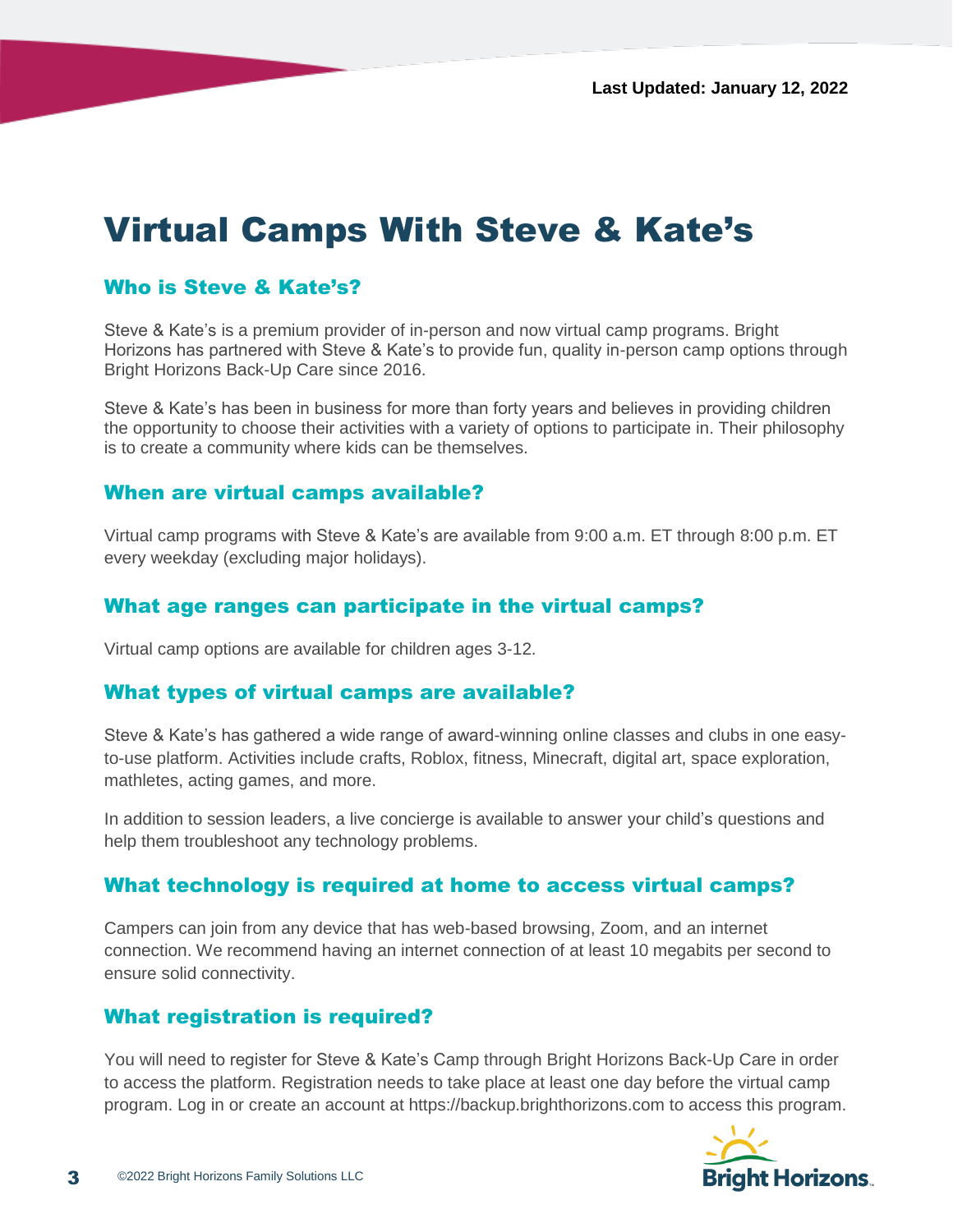#### How do I schedule virtual camp for my child?

View this interactive user guide to get a step-by-step overview of the process: [https://brighthorizons.nickelled.com/virtual-camps-registration.](https://brighthorizons.nickelled.com/virtual-camps-registration)

#### How far out can I reserve virtual camp?

Virtual camp requests follow existing back-up care reservation policies for your organization, which is generally up to 60 days in advance.

### What is the exchange rate between back-up care uses and virtual camps?

You will receive a whole day of camp for each back-up care use.

During the day of camp, children can attend as many sessions as they wish throughout the day.

#### What is the capacity for camp activities?

Many individual activities have limitless capacities, while others may have maximum spots available at any given time. Campers will always have other activities available if their selected program has reached capacity for a session.

#### Can virtual camp reach capacity for a certain day?

There is no official camp capacity across the platform. Certain activities may reach capacity, and while it may not be their first choice, there will always be something available for campers to watch or participate in.

## What parental supervision is needed for campers, particularly for younger (preschool and elementary school-age) children?

Very little supervision is required. Virtual camp is not a substitute for in-person supervision, so for elementary-school-age campers it is appropriate to maintain the level of supervision you would for any other passive activity. For some of our older campers that means that they are home alone. For campers in 1<sup>st</sup>-3<sup>rd</sup> grade that usually means an adult is within earshot. For our youngest campers who may lack dexterity to click a mouse or are not familiar with mute and unmute buttons, there may be an additional need for minimal supervision or support from an adult or older sibling close by.

#### Are any special materials required?

Any materials a child might need are likely at home already (such as paper, scissors, etc.). The class description will explain what materials are needed in advance.